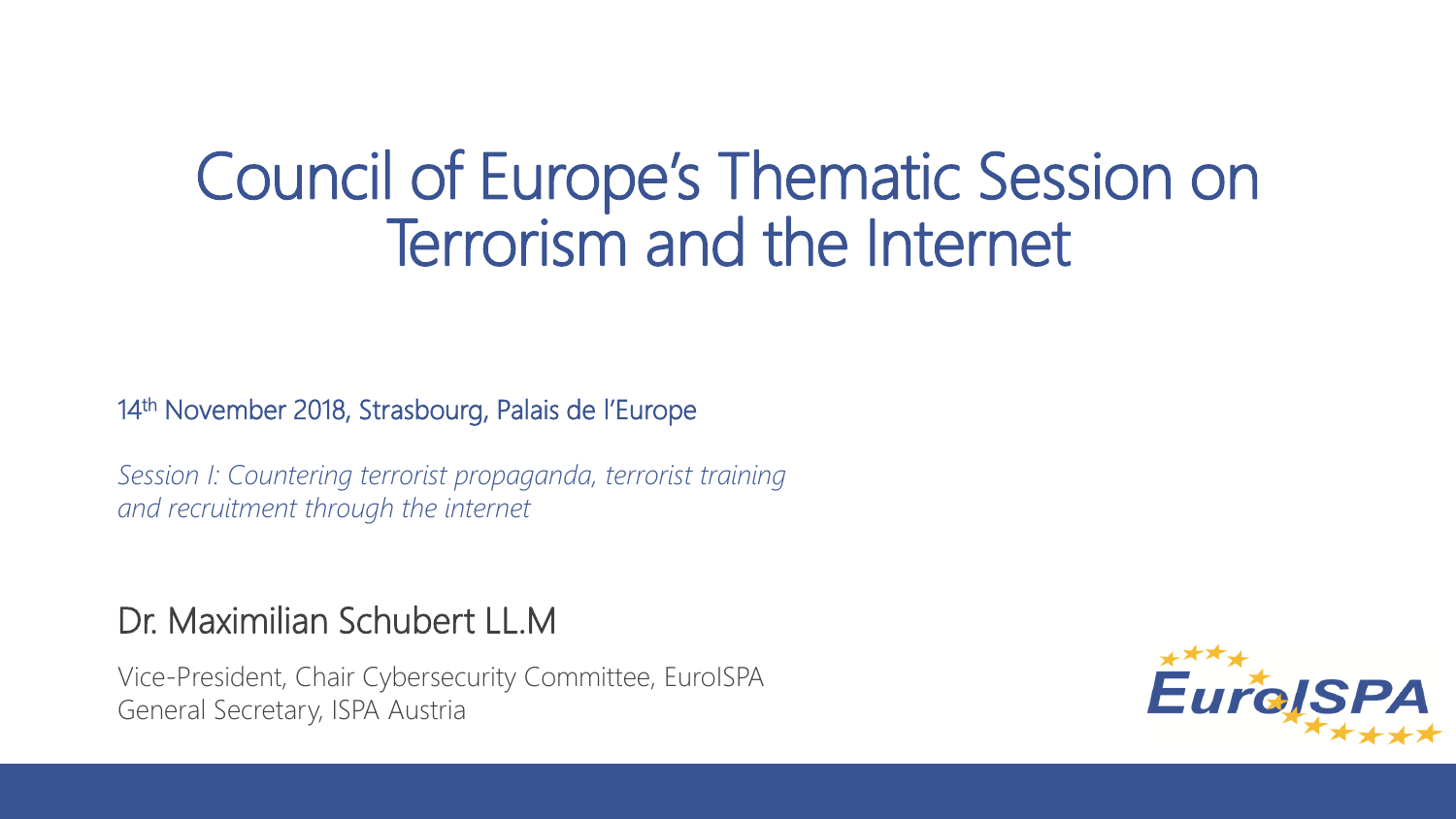

- About EuroISPA
- Collaboration with the Council of Europe
- European ISPs' efforts to tackle terrorist content online
- EU proposal on terrorist content online

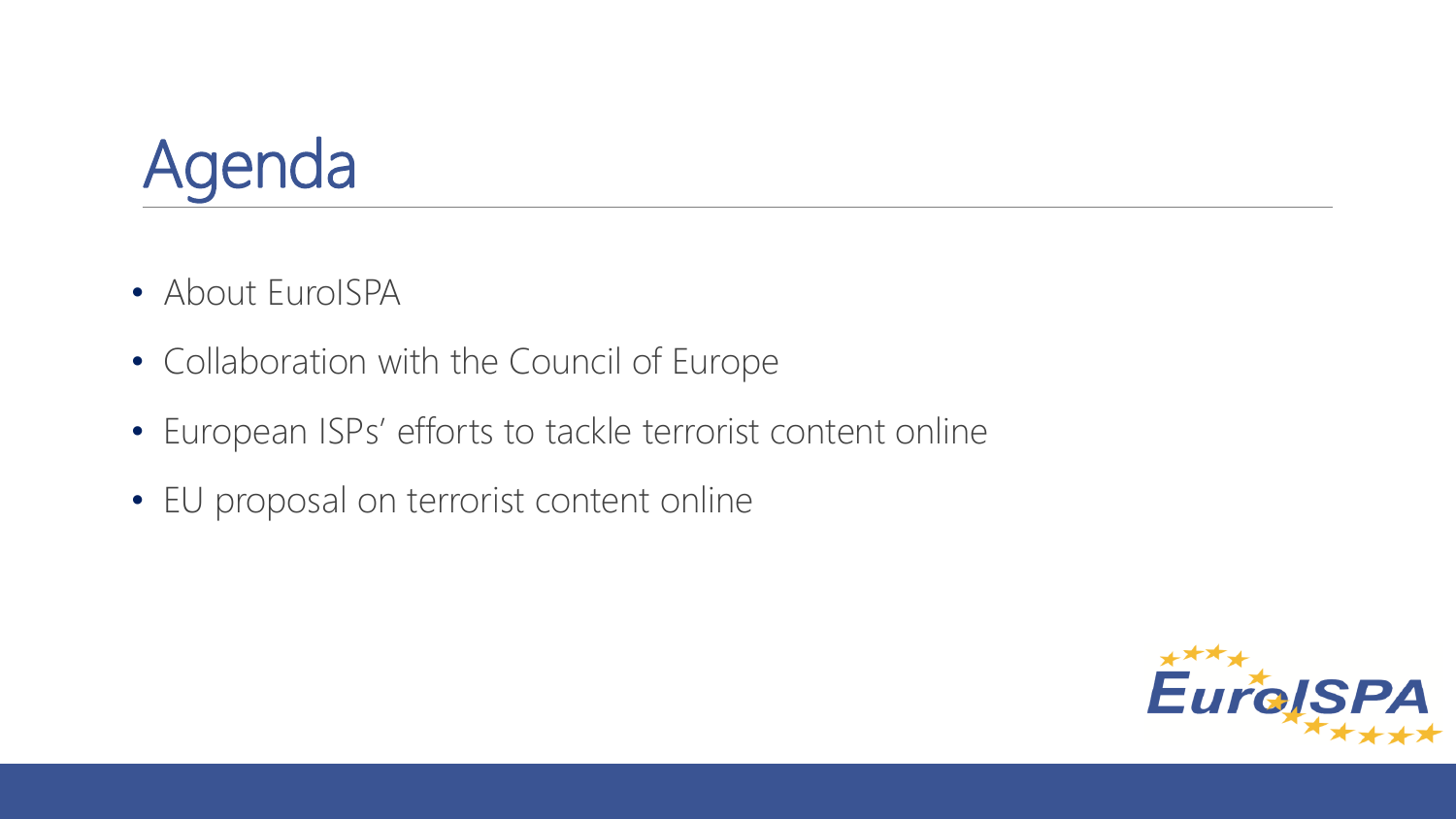### EuroISPA: The Voice of ISPs in Europe

- Established in 1997
- The world's largest association of Internet Service Providers (ISPs), representing over 2.500 ISPs across the EU and EFTA countries
- Representing many SME-ISPs
- Reflects the views of ISPs of all sizes from across its member base

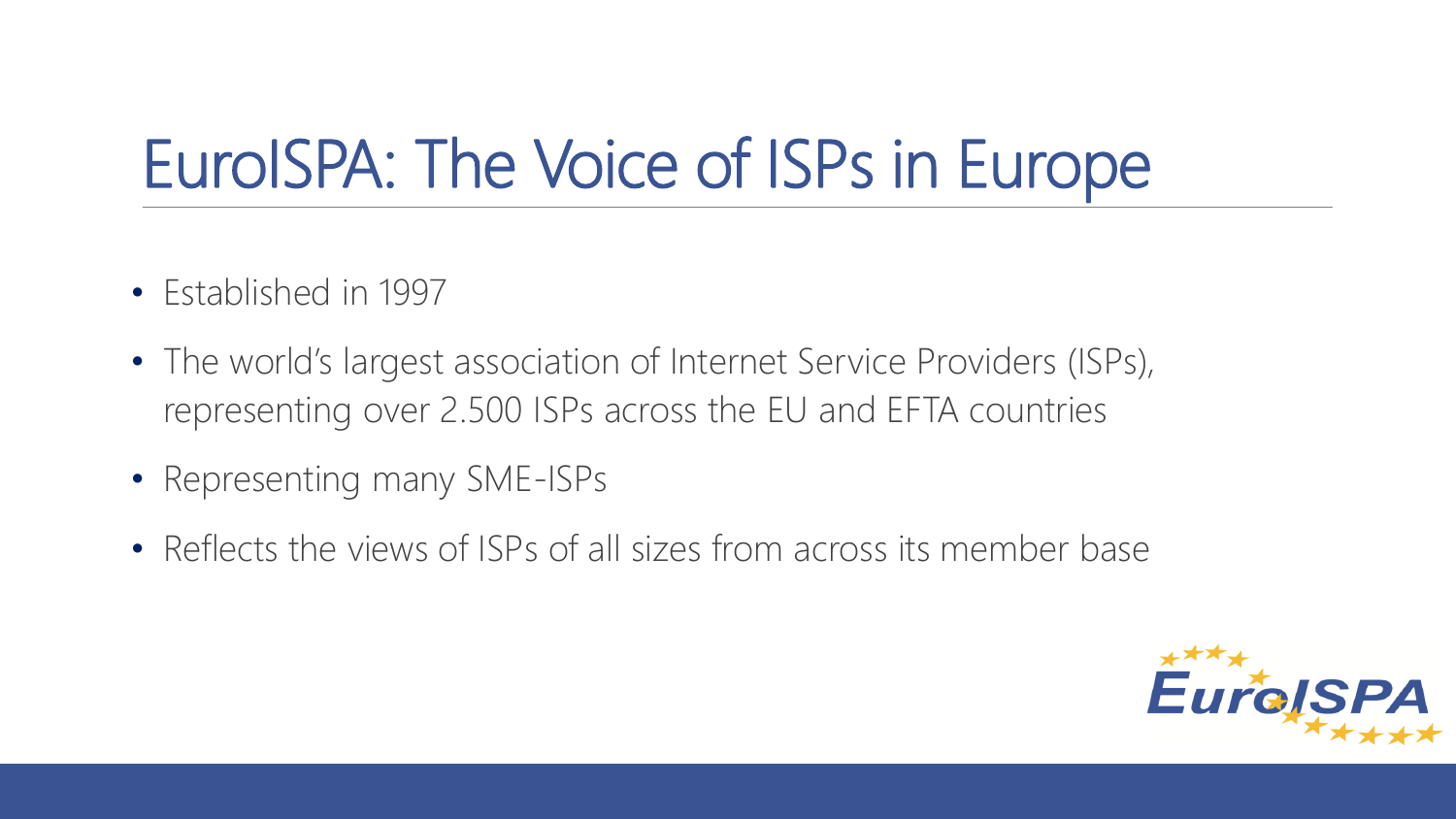## Council of Europe & EuroISPA

- Long-standing collaboration
	- Partnership in drawing up Human rights guidelines for Internet Service Providers in 2008
	- Guidelines included in the 2018 Council of Ministers Recommendations on the roles and responsibilities of internet intermediaries
- Exchange of letters in May 2018
	- "Facilitating respect for democracy, human rights, and the rule of law on the Internet"

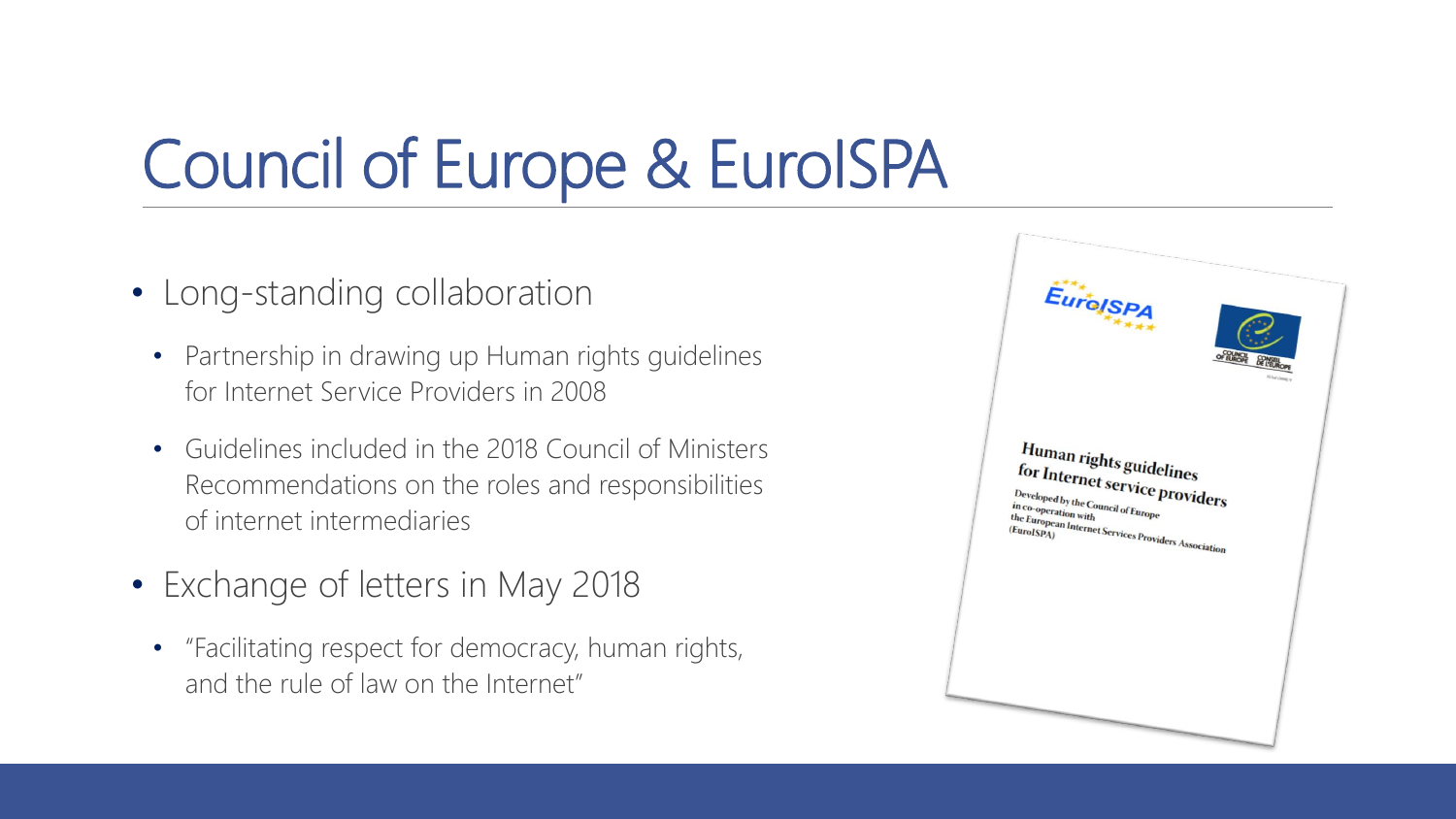### ISPs' role in tackling terrorist content online







| --<br>ш |  |  |
|---------|--|--|
|         |  |  |

National LEAs, notice & take down

Industry hotlines & priority flagger partnerships

EU Internet Referral Unit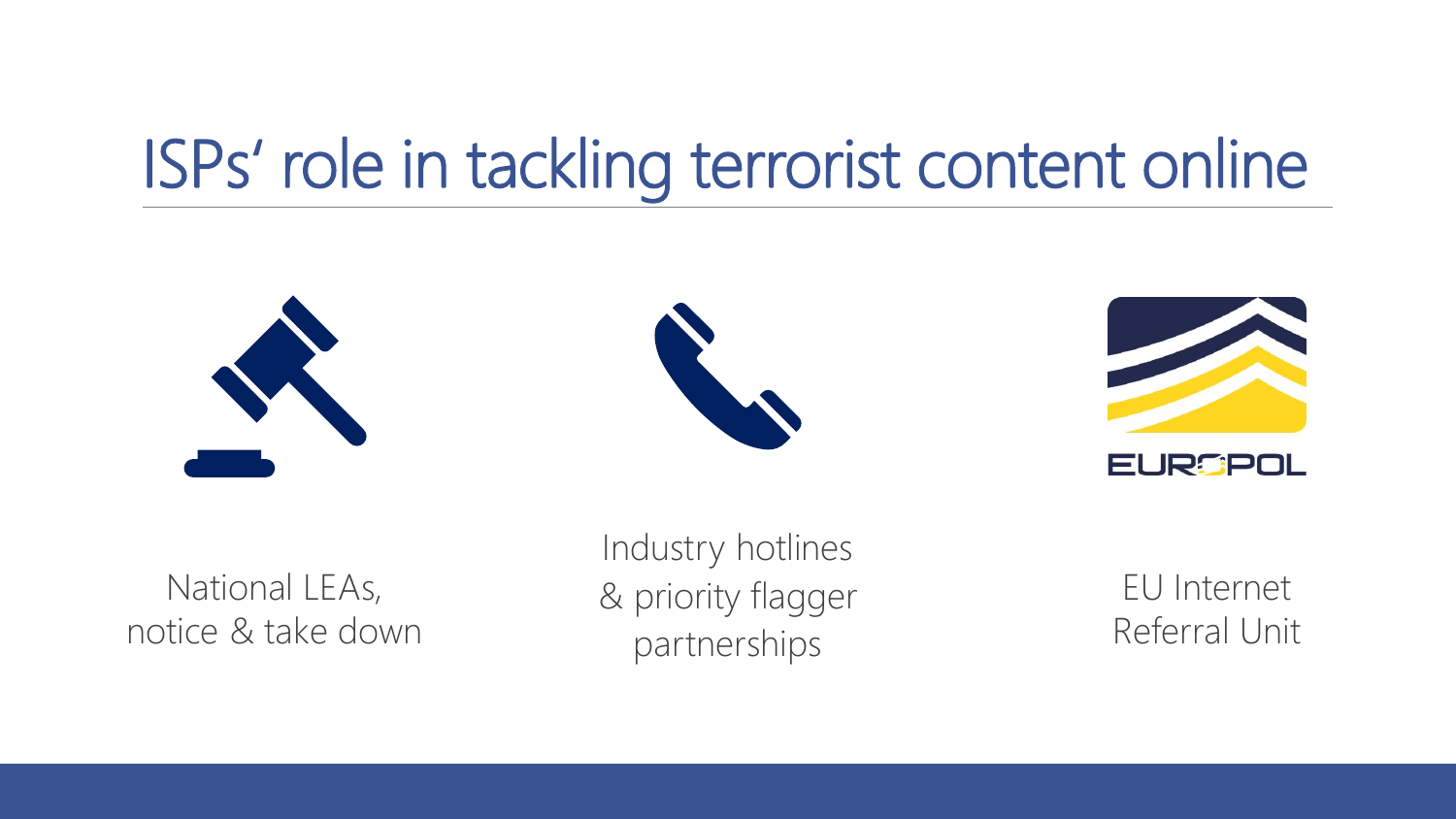New proposal to prevent the dissemination of terrorist content online

Removal orders by compentent authorities

Referrals by Europol Proactive measures by ISPs

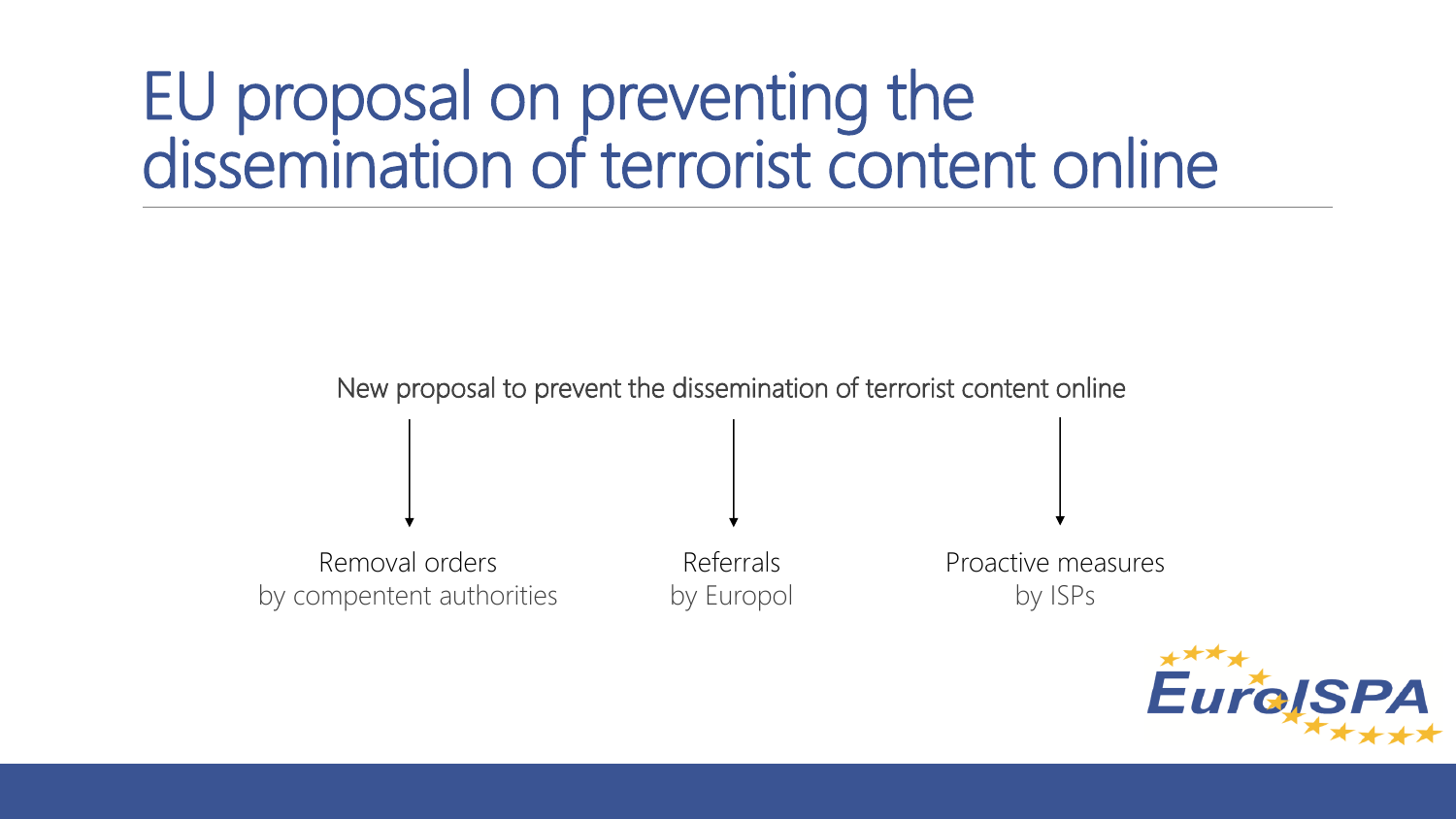EuroISPA strongly objects to terrorist content and shares the objective of the proposal However, the proposal raises several concerns in terms of fundamental rights and due process online

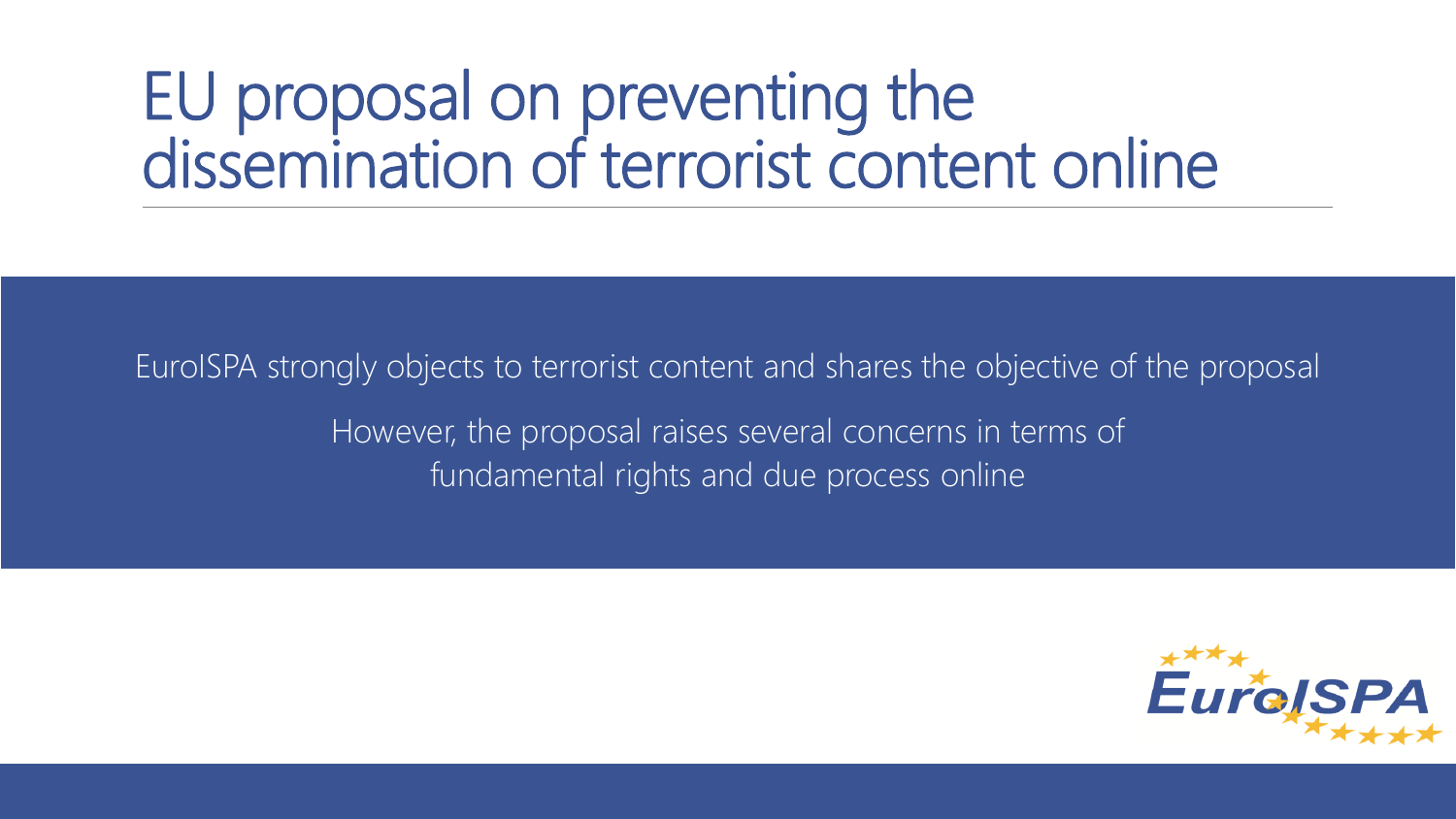#### Privatisation of law enforcement

- With proactive measures, hosting providers are obliged to decide on the legality of content
- This would lead to over-removal of legitimate content
- Chilling effect on fundamental rights and freedoms
- Vague "duty of care" concept

#### CoE Recommendation on the roles and responsibilities of internet intermediaries (2018)

• "*State authorities should obtain an order by a judicial authority or other independent administrative authority* […] *when demanding intermediaries to restrict access to content*"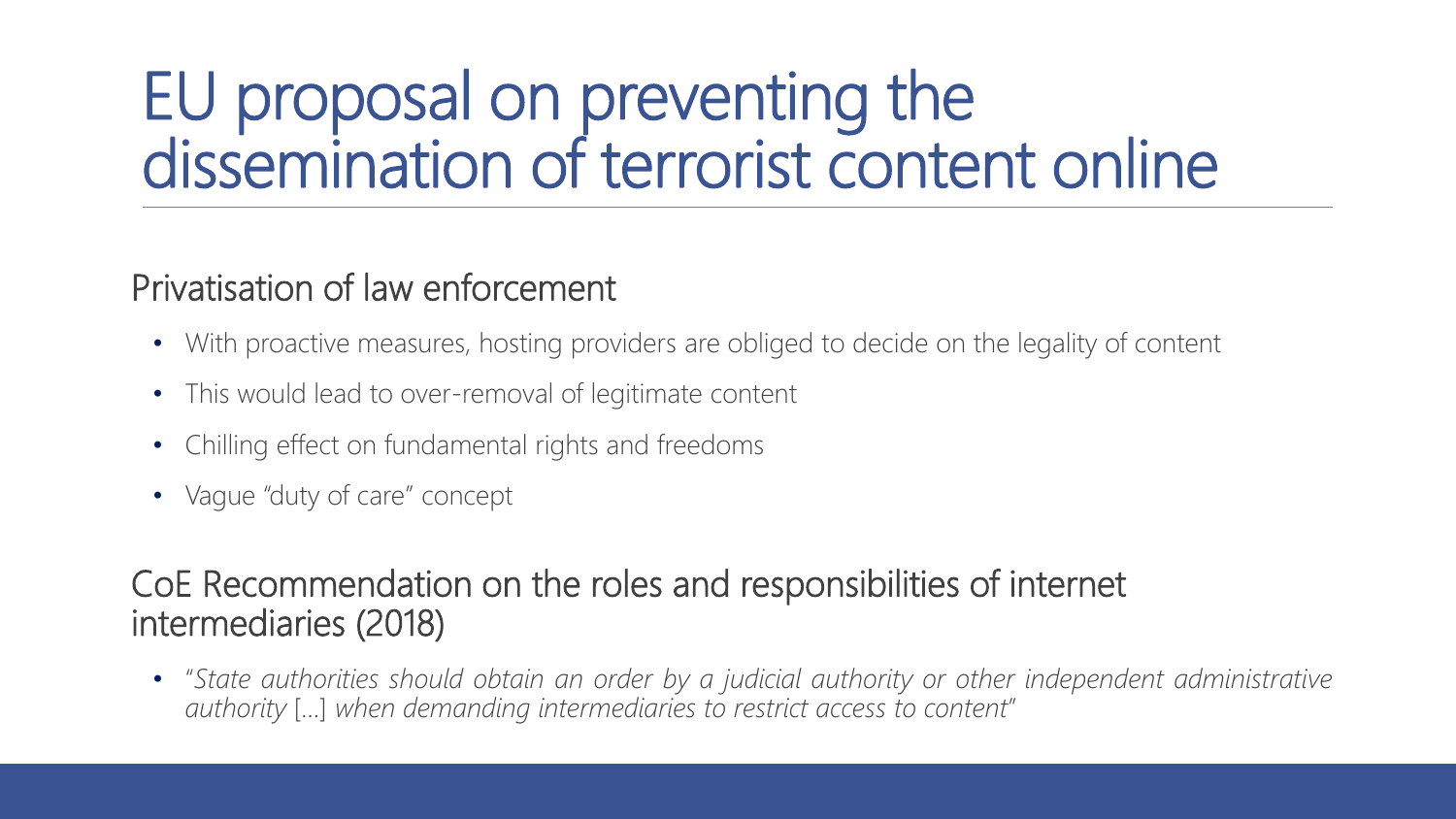#### Unfeasibly short timeframes

• One-hour timeframes for removal orders would lead to over-removal of legal content

#### CoE Recommendation on the roles and responsibilities of internet intermediaries (2018)

• "*State authorities should ensure that notice-based procedures are not designed in a manner that incentivises the take-down of legal content, for example due to inappropriately short timeframes*"

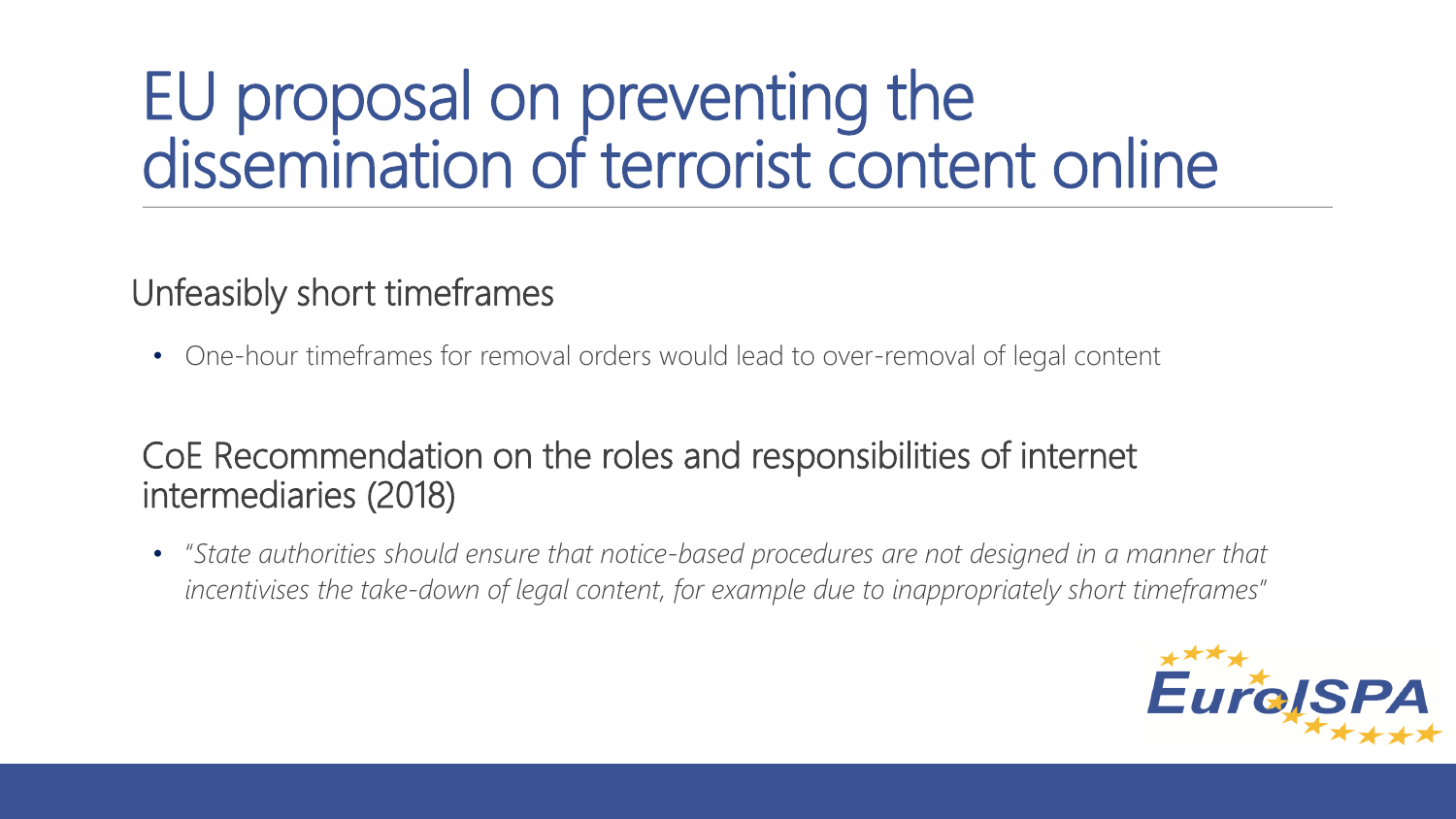### Lack of adaptability for small enterprises

- EC expects that only 1.5 4% of 10.000 European SMEs would be affected
- But all 10.000 ISPs would need to implement the Regulation (e.g. 24/7)
- Proposal might reinforce the relative market power of very large companies

Hosting service provider



 $\blacksquare$  Affected  $\blacksquare$  Not affected

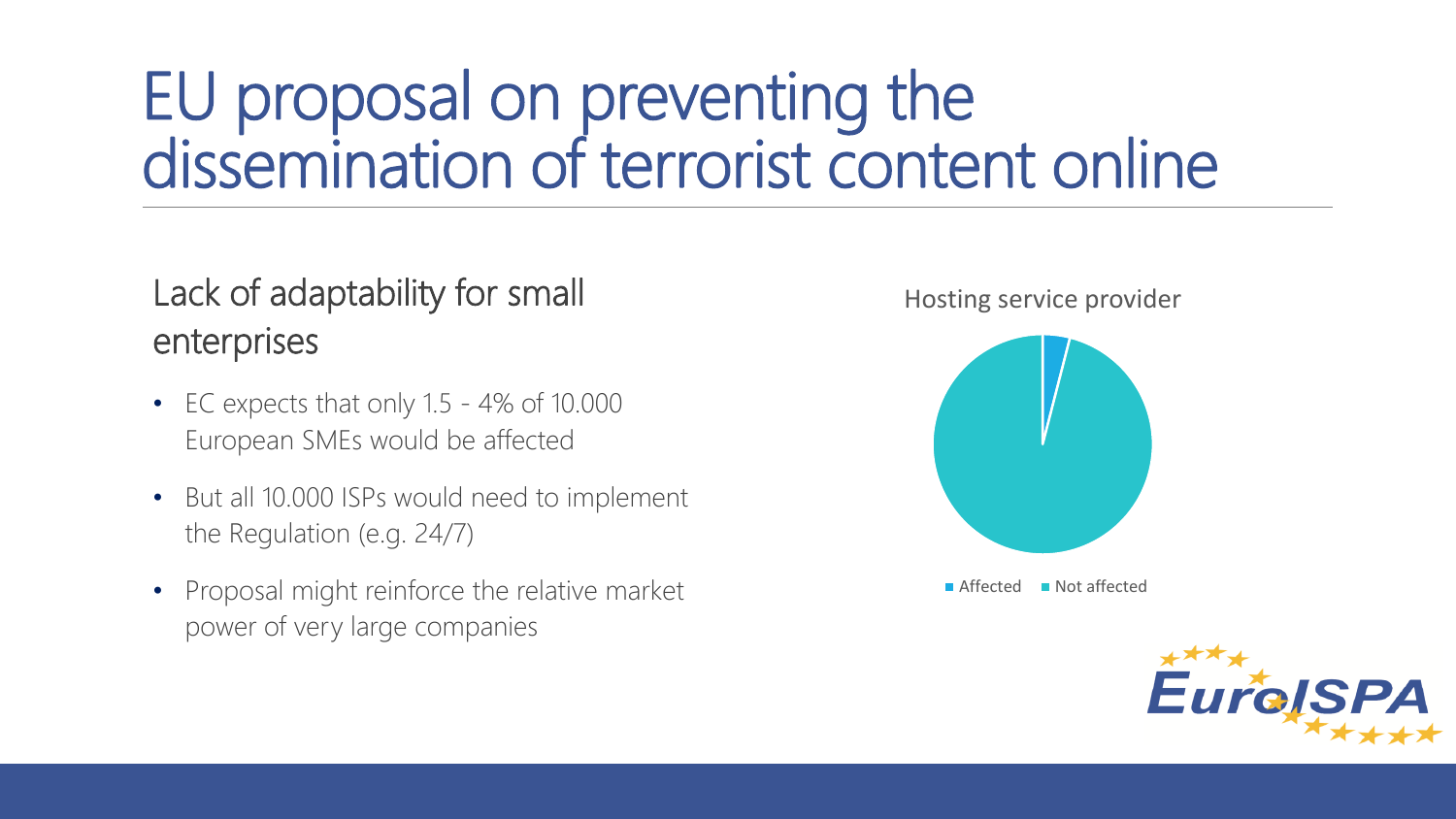#### General obligation to monitor

• The proposal allows competent authorities to derogate from the principle of the "no-general obligation to monitor", contradicting the e-Commerce Directive

#### CoE Recommendation on the roles and responsibilities of internet intermediaries (2018)

• "*State authorities should not directly or indirectly impose a general obligation on intermediaries to monitor content which they merely give access to, or which they transmit or store* […]"

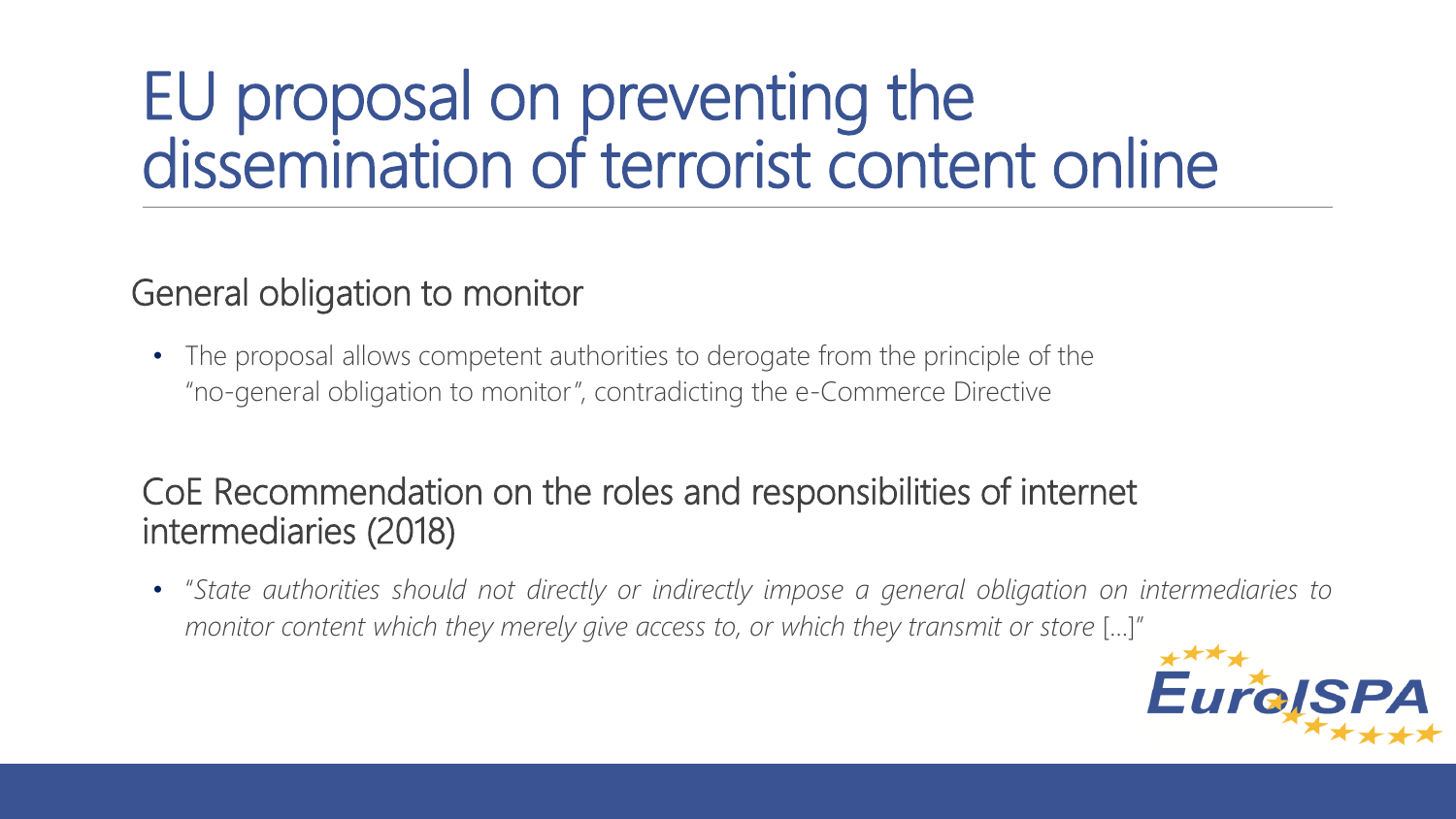#### Further concerns

- Cost reimbursement schemes for financially burdensome proactive measures are needed
- **Robust verification systems** for removal orders are absolutely necessary (cf. e-evidence)
- Preserving data taken down proactively, without formal requests, would be data retention
- Clarifications on criteria to appoint powerful competent authorities are needed
- Difficulties to challenge removal orders cross-border
- Exclude hosting service providers offering technical infrastructure services

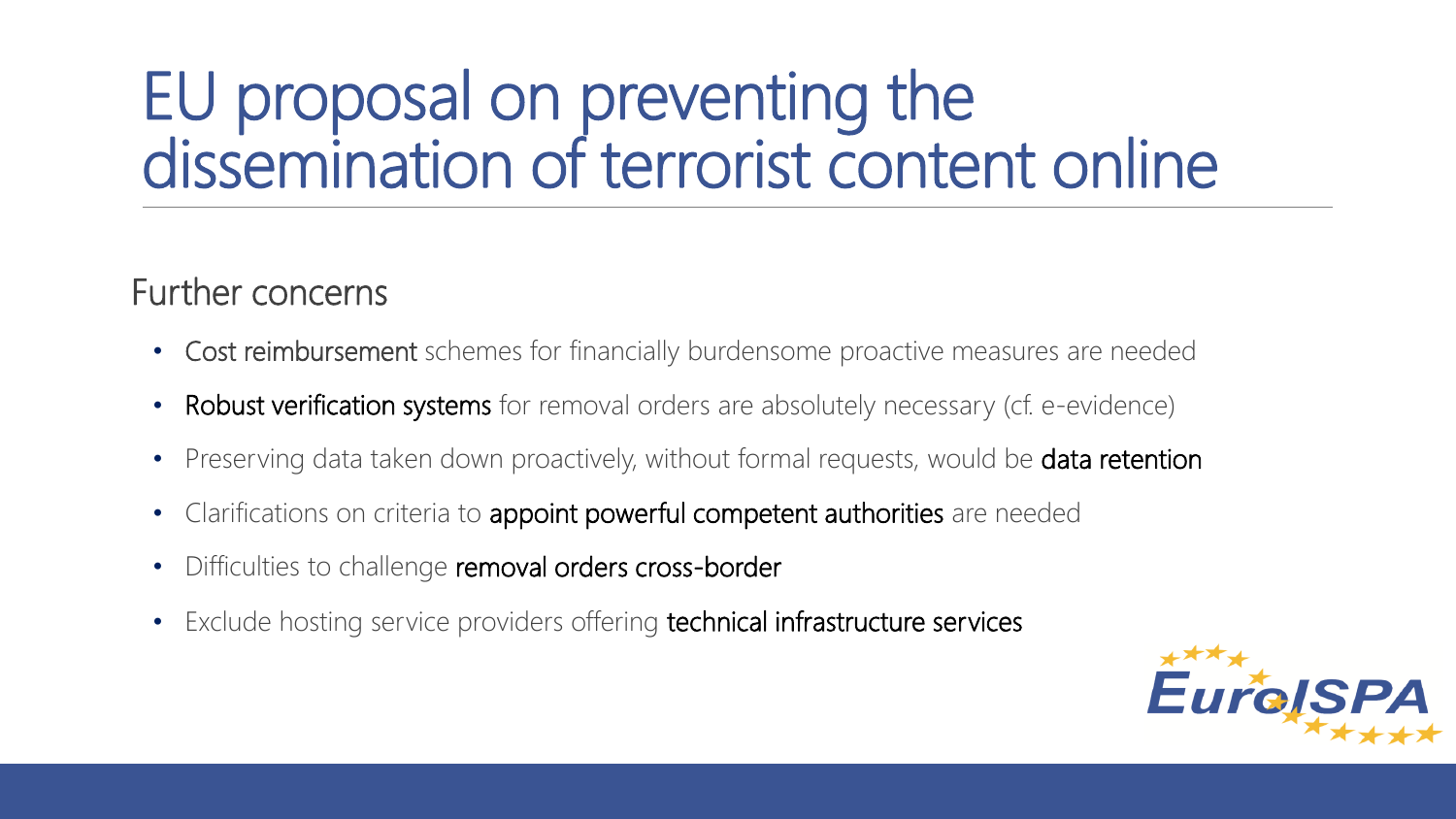### **Conclusion**

- EuroISPA is eager to work towards a European legislative framework which effectively fights terrorist content online
- EuroISPA would like to draw the CoE's attention to the diverging approach taken by the European Commission especially in respect to
	- o privatisation of law enforcement
	- o timeframes for removal
	- o obligation to monitor
- Respect of fundamental human rights and the rule of law for users in the online sphere is paramount in any future-proof legislative approach